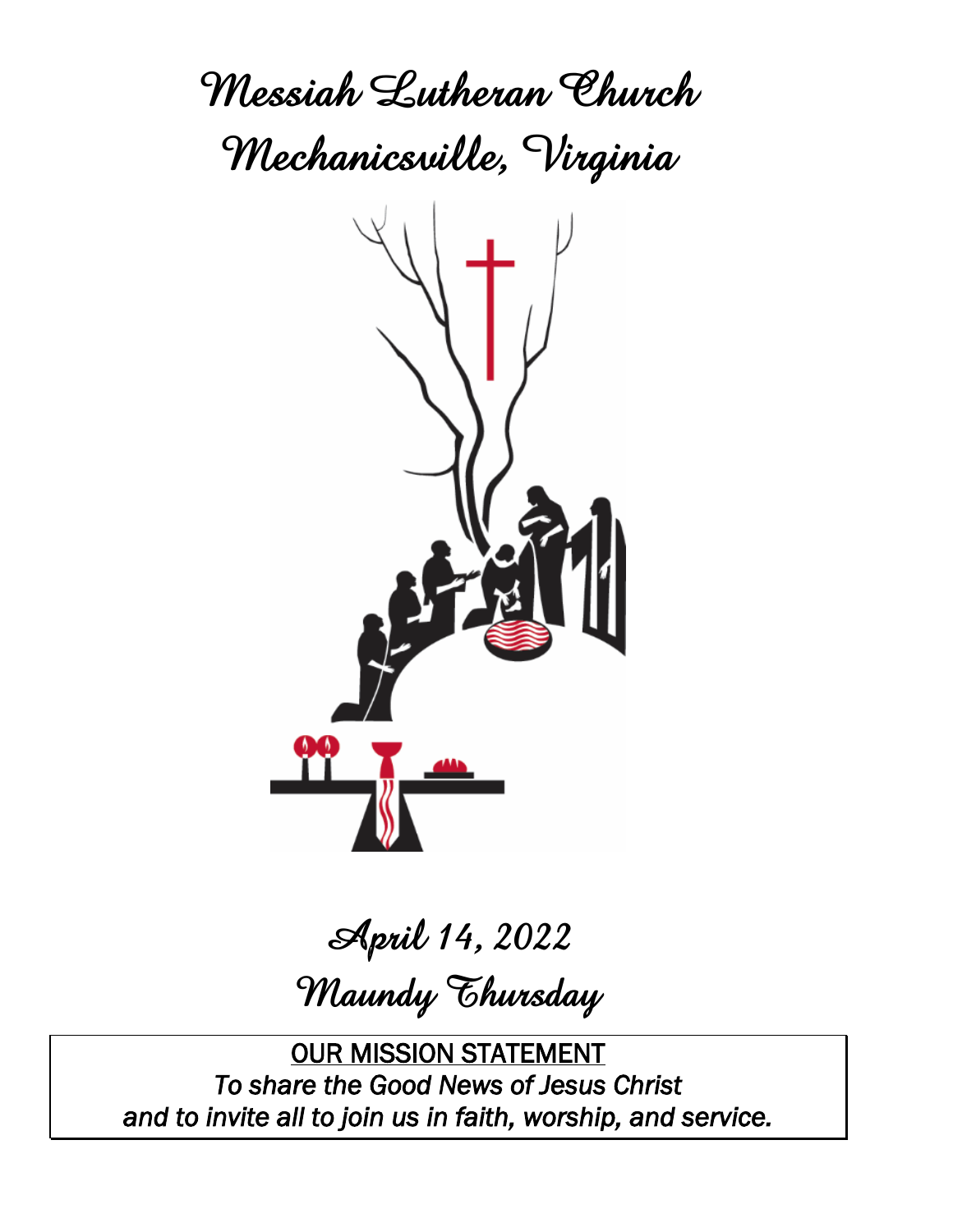The service will be livestreamed at 7:00 pm on Messiah's FB page, and that video will be available later on the church website and YouTube. Facebook link: https://www.facebook.com/MessiahMech/

# **MESSIAH LUTHERAN CHURCH**

8154 Atlee Road, Mechanicsville, VA 23111 Pastor: The Rev. Ryan Radtke

Church: (804) 746-7134; Email: MessiahMech@gmail.com; Website: MessiahMech.com

Maundy Thursday **April 14, 2022** 

# **WELCOME & INTRODUCTION TO THE THREE DAYS**

# **CONFESSION AND FORGIVENESS**

P: Friends in Christ, in this Lenten season we have heard our Lord's call to struggle against sin, death, and the devil—all that keeps us from loving God and each other. This is the struggle to which we were called at baptism.

Within the community of the church, God never wearies of forgiving sin and giving the peace of reconciliation. On this night let us confess our sin against God and our neighbor, and enter the celebration of the great Three Days reconciled with God and with one another.

- P: Most merciful God,
- **C:** *we confess that we are captive to sin and cannot free ourselves. We have sinned against you in thought, word, and deed, by what we have done and by what we have left undone. We have not loved you with our whole heart; we have not loved our neighbors as ourselves. For the sake of your Son, Jesus Christ, have mercy on us. Forgive us, renew us, and lead us, so that we may delight in your will and walk in your ways, to the glory of your holy name. Amen***.**
- P: God, who is rich in mercy, loved us even when we were dead in sin, and made us alive together with Christ. By grace you have been saved. In the name of  $\pm$  Jesus Christ, your sins are forgiven. Almighty God strengthen you with power through the Holy Spirit, that Christ may live in your hearts through faith.
- **C: Amen.**

# **THE GREETING**

- P: The grace of our Lord Jesus Christ, the love of God, and the communion of the Holy Spirit be with you all.
- **C:** *And also with you.*

# **PRAYER OF THE DAY**

- P: Let us pray:
- *C: Holy God, source of all love, on the night of his betrayal, Jesus gave us a new commandment, to love one another as he loves us. Write this commandment in our hearts, and give us the will to serve others as he was the servant of all, your Son, Jesus Christ, our Savior and Lord, who lives and reigns with you and the Holy Spirit, one God, now and forever. Amen.*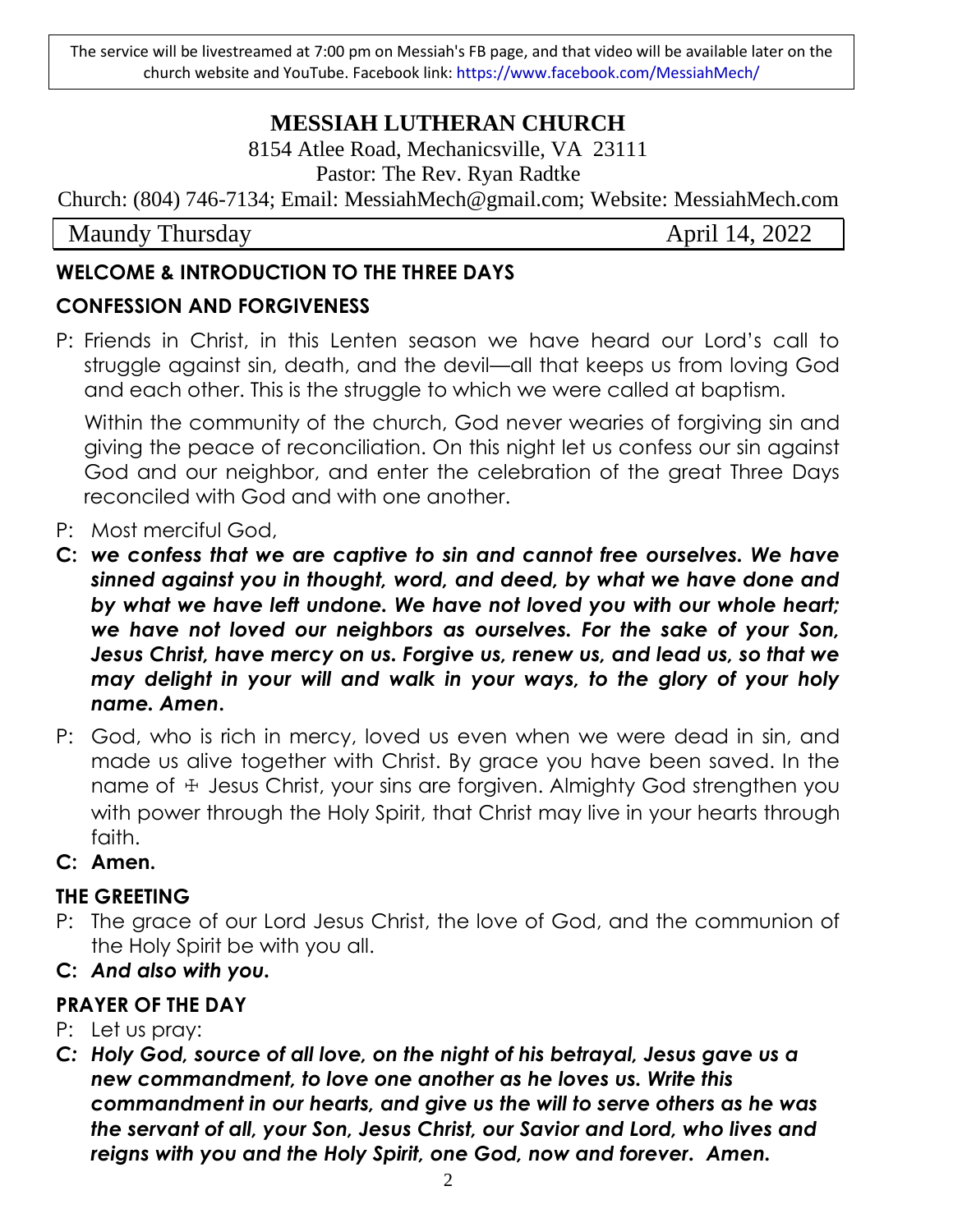# **FIRST LESSON Exodus 12:1-4, 11-14 Lector**

A reading from Exodus.

<sup>1</sup>The LORD said to Moses and Aaron in the land of Egypt: <sup>2</sup>This month shall mark for you the beginning of months; it shall be the first month of the year for you. <sup>3</sup>Tell the whole congregation of Israel that on the tenth of this month they are to take a lamb for each family, a lamb for each household. 4If a household is too small for a whole lamb, it shall join its closest neighbor in obtaining one; the lamb shall be divided in proportion to the number of people who eat of it.11This is how you shall eat it: your loins girded, your sandals on your feet, and your staff in your hand; and you shall eat it hurriedly. It is the passover of the LORD. <sup>12</sup>For I will pass through the land of Egypt that night, and I will strike down every firstborn in the land of Egypt, both human beings and animals; on all the gods of Egypt I will execute judgments: I am the LORD. <sup>13</sup>The blood shall be a sign for you on the houses where you live: when I see the blood, I will pass over you, and no plague shall destroy you when I strike the land of Egypt.

<sup>14</sup>This day shall be a day of remembrance for you. You shall celebrate it as a festival to the LORD; throughout your generations you shall observe it as a perpetual ordinance.

- L: The word of the Lord.
- **C:** *Thanks be to God.*

# **SECOND LESSON: 1 Corinthians 11:23-26 Lector**

A reading from 1 Corinthians.

*In the bread and cup of the Lord's supper, we experience intimate fellowship with Christ and with one another because it involves his body given for us and the new covenant in his blood. Faithful participation in this meal is a living proclamation of Christ's death until he comes in the future.*

23For I received from the Lord what I also handed on to you, that the Lord Jesus on the night when he was betrayed took a loaf of bread, 24and when he had given thanks, he broke it and said, "This is my body that is for you. Do this in remembrance of me." 25In the same way he took the cup also, after supper, saying, "This cup is the new covenant in my blood. Do this, as often as you drink it, in remembrance of me." 26For as often as you eat this bread and drink the cup, you proclaim the Lord's death until he comes.

- L: The word of the Lord.
- **C:** *Thanks be to God.*

# **GOSPEL: John 13:1-17, 31b-35**

- P: The Holy Gospel according to John.
- **C:** *Glory to you, O Lord.*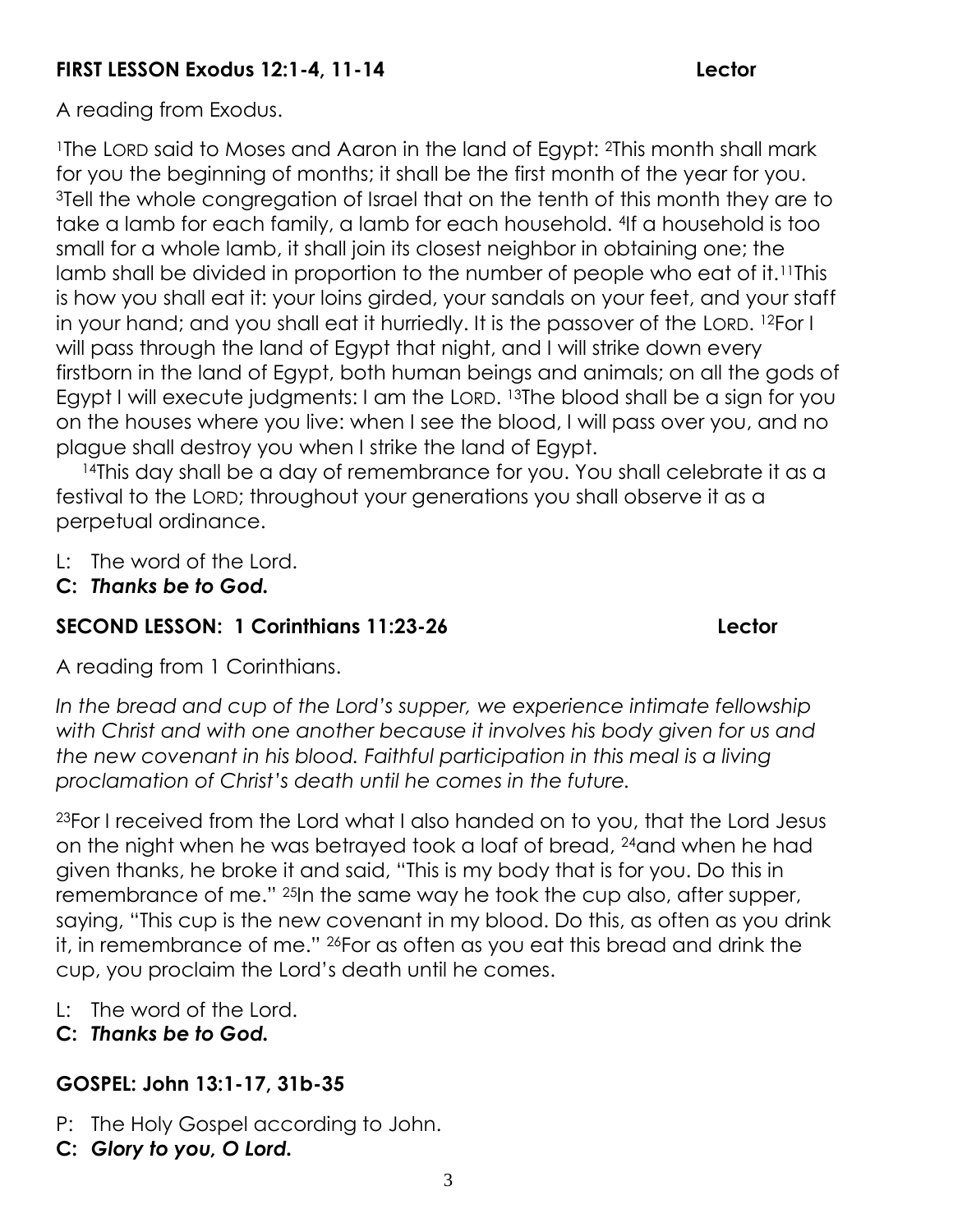The story of the last supper in John's gospel recalls a remarkable event not *mentioned elsewhere: Jesus performs the duty of a slave, washing the feet of his disciples and urging them to do the same for one another.*

<sup>1</sup>Now before the festival of the Passover, Jesus knew that his hour had come to depart from this world and go to the Father. Having loved his own who were in the world, he loved them to the end. 2The devil had already put it into the heart of Judas son of Simon Iscariot to betray him. And during supper 3Jesus, knowing that the Father had given all things into his hands, and that he had come from God and was going to God, 4got up from the table, took off his outer robe, and tied a towel around himself. 5Then he poured water into a basin and began to wash the disciples' feet and to wipe them with the towel that was tied around him. <sup>6</sup>He came to Simon Peter, who said to him, "Lord, are you going to wash my feet?" 7Jesus answered, "You do not know now what I am doing, but later you will understand." 8Peter said to him, "You will never wash my feet." Jesus answered, "Unless I wash you, you have no share with me." 9Simon Peter said to him, "Lord, not my feet only but also my hands and my head!" <sup>10</sup>Jesus said to him, "One who has bathed does not need to wash, except for the feet, but is entirely clean. And you are clean, though not all of you." 11For he knew who was to betray him; for this reason he said, "Not all of you are clean."

<sup>12</sup>After he had washed their feet, had put on his robe, and had returned to the table, he said to them, "Do you know what I have done to you? 13You call me Teacher and Lord—and you are right, for that is what I am. 14So if I, your Lord and Teacher, have washed your feet, you also ought to wash one another's feet. 15For I have set you an example, that you also should do as I have done to you. 16Very truly, I tell you, servants are not greater than their master, nor are messengers greater than the one who sent them. 17If you know these things, you are blessed if you do them."

31b"Now the Son of Man has been glorified, and God has been glorified in him. 32If God has been glorified in him, God will also glorify him in himself and will glorify him at once. 33Little children, I am with you only a little longer. You will look for me; and as I said to the Jews so now I say to you, 'Where I am going, you cannot come.' 34I give you a new commandment, that you love one another. Just as I have loved you, you also should love one another. 35By this everyone will know that you are my disciples, if you have love for one another."

- P: The Gospel of the Lord.
- **C:** *Praise to you, O Christ.*

#### **SERMON Pastor Ryan Radtke**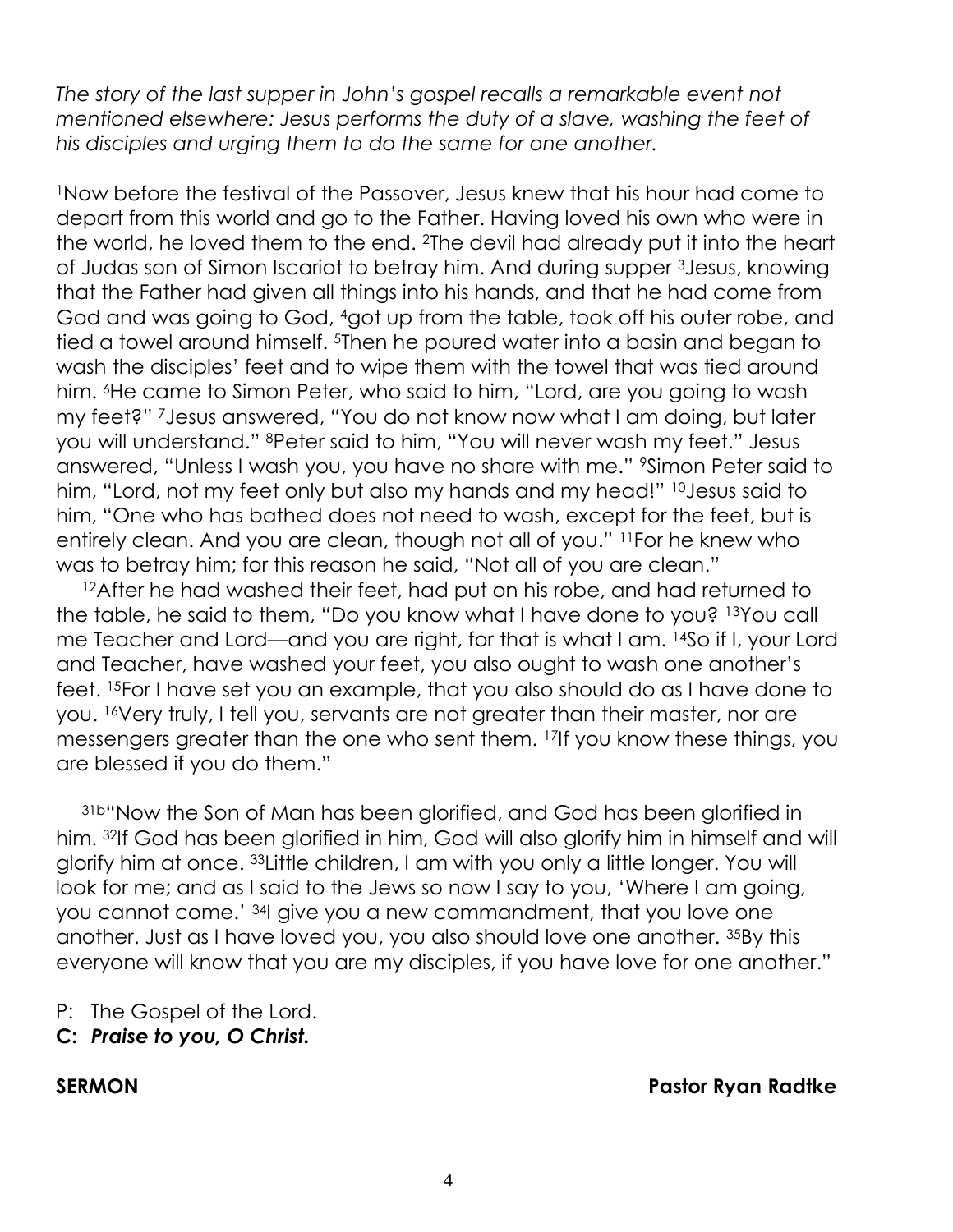#### **HYMN OF THE DAY** *Great God, Your Love Has Called Us* **(ELW 358)**



Great God, Your Love Has Called Us

Text: Brian A. Wren, b. 1936<br>Music: RYBURN, Norman Cocker, 1889–1953<br>Text © 1977, ev. 1995 Hope Publishing Company, Carol Stream, IL 60188. All rights reserved. Used by permission.<br>Music © Oxford University Press.

Duplication in any form prohibited without permission or valid license from copyright administrator.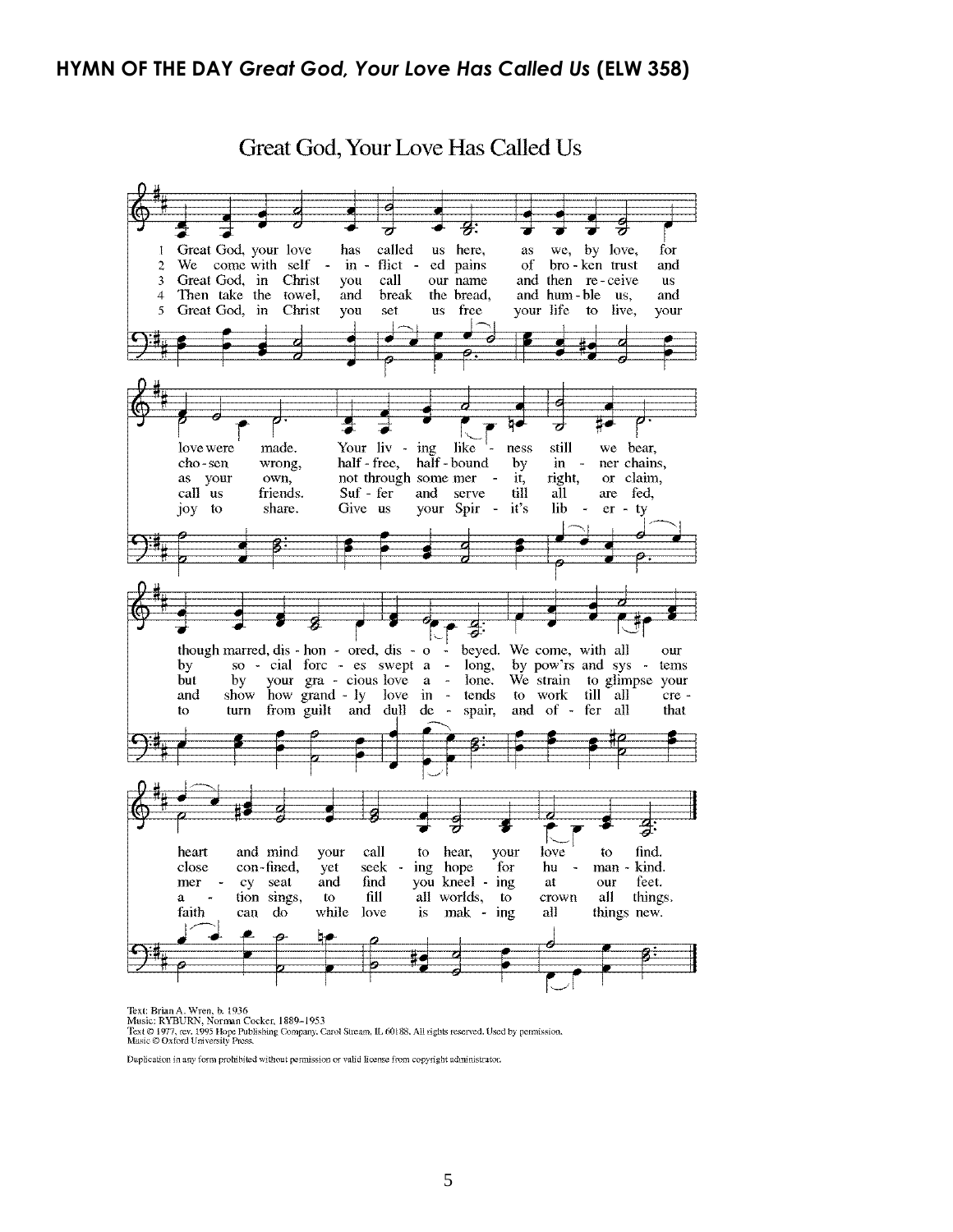# **PRAYER TO BE FOOTWASHERS**

- P: Gracious God, on this night we have once again heard our Lord's commandment to love one another as he has loved us. We who receive your love in Jesus Christ are called to love one another, to be servants to each other as Jesus became our servant. Our commitment to his loving service is signified in humble acts of service to another, following the example our Lord gave us on the night before his death. Open our eyes, our ears, our minds, and our hearts to opportunities to serve others, and remove any hesitation to love as we have been loved. Shape us into footwashers, in the name of Christ, our Teacher, friend, and Lord.
- **C:** *Amen.*

# **PRAYERS**

- A: In these holiest of days, we offer prayers for ourselves, our neighbors, and our world. *[Brief silence]*
- A: We pray for the church around the world. Write your new commandment of love on the heart of every believer and strengthen pastors, deacons, and lay leaders in humble service for your people. Merciful God,
- **C:** *receive our prayer.*
- A: We pray for the good earth you have made. Protect fields, orchards, local farms, and gardens. Inspire us with the new life budding around us, that we show more care for plants and all living creatures. Merciful God,

# **C:** *receive our prayer.*

A: We pray for leaders in every land. Kindle compassion and equity in all who are called to administer justice. Guide all in positions of power away from the temptations of abuse and toward work for the common good. Merciful God,

#### **C:** *receive our prayer.*

A: We pray for all who are in need, especially those who are incarcerated or unjustly accused. Illuminate paths to end oppression and form supportive communities gathered around a common commitment to justice and peace. Merciful God,

#### **C:** *receive our prayer.*

A: We pray for this congregation and all who gather to receive your body and blood this night. Fill us at this shared table and nourish us well to heed your example of grace. Send us in love to those who cannot be with us due to illness. Merciful God,

# **C:** *receive our prayer.*

- A: We give thanks for those who have died in the faith. Teach us by their example and comfort us as we mourn. Renew us by the promise of life together with you. Merciful God,
- **C:** *receive our prayer.*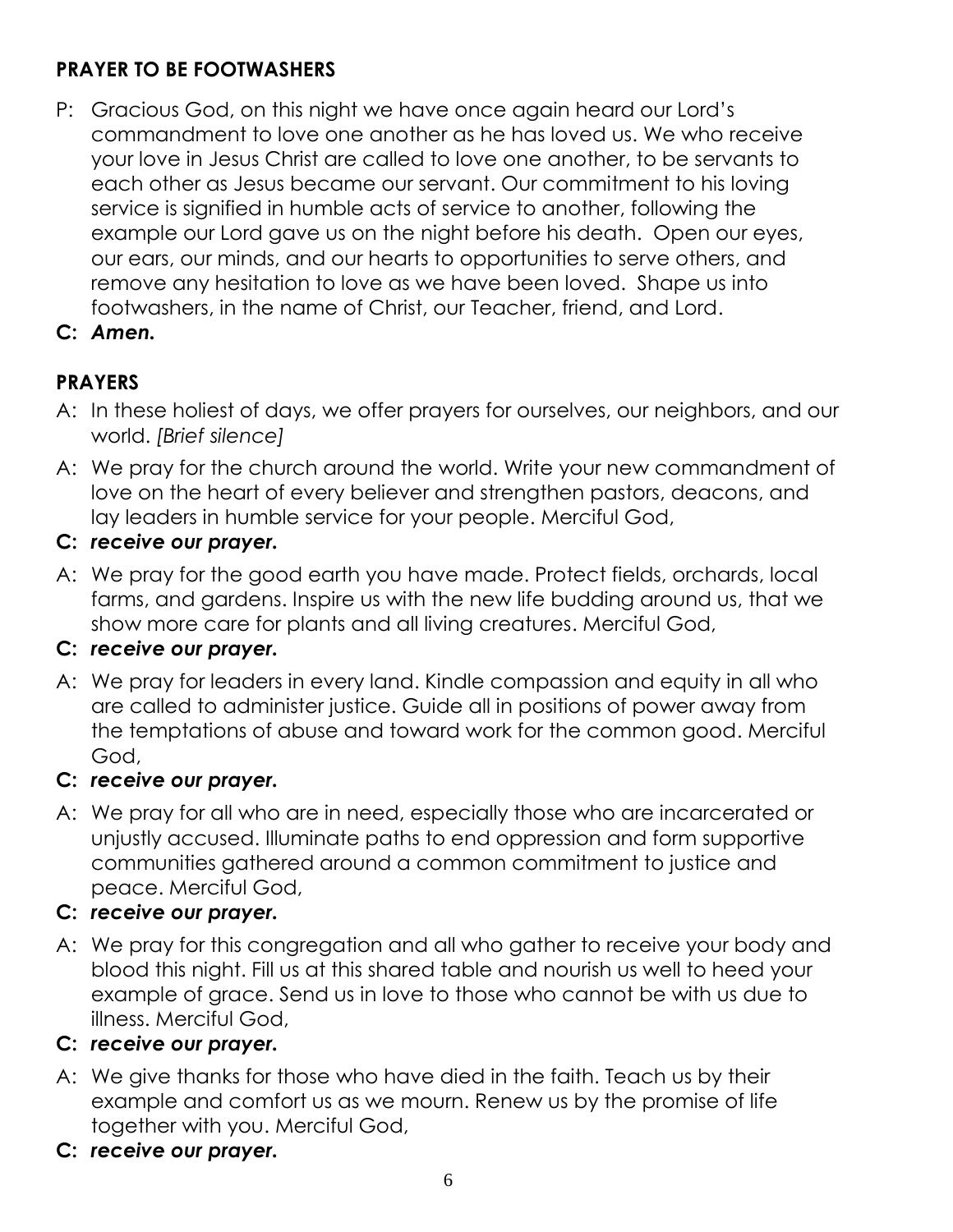*Here other intercessions may be offered.*

- A: We offer to you these petitions and those we carry in our hearts, trusting in your abundant and ever-present mercy.
- **C:** *Amen***.**

#### **PEACE-IN-PLACE**

P: The peace of Christ be with you always.

#### **C***: And also with you.*

*\*\*Please share signs of peace with those in your immediate vicinity only. If any are not comfortable making physical contact during the peace, please share peace in other ways.*

**OFFERING SONG** Come. Let Us Eat



Text: Billema Kwillia, b. 1925, sts. 1-3; Gilbert E. Doan Jr., b. 1930, st. 4, alt.; tr. Margaret D. Miller, b. 1927, sts. 1-3, alt.

Music: A VA DE, Billema Kwillia, adapt.<br>Text sts. 1-3 and tune © Lutheran World Federation: text st. 4 and music adapt. © 1972 Contemporary Worship 4, admin. Augsburg Fortress.

Duplication in any form prohibited without permission or valid license from copyright administrator.

#### **SUNG GRACE - "BE PRESENT AT OUR TABLE, LORD"**

*Be present at our table, Lord. Be here and everywhere adored. These mercies bless and grant that we may strengthened for thy service be. Amen*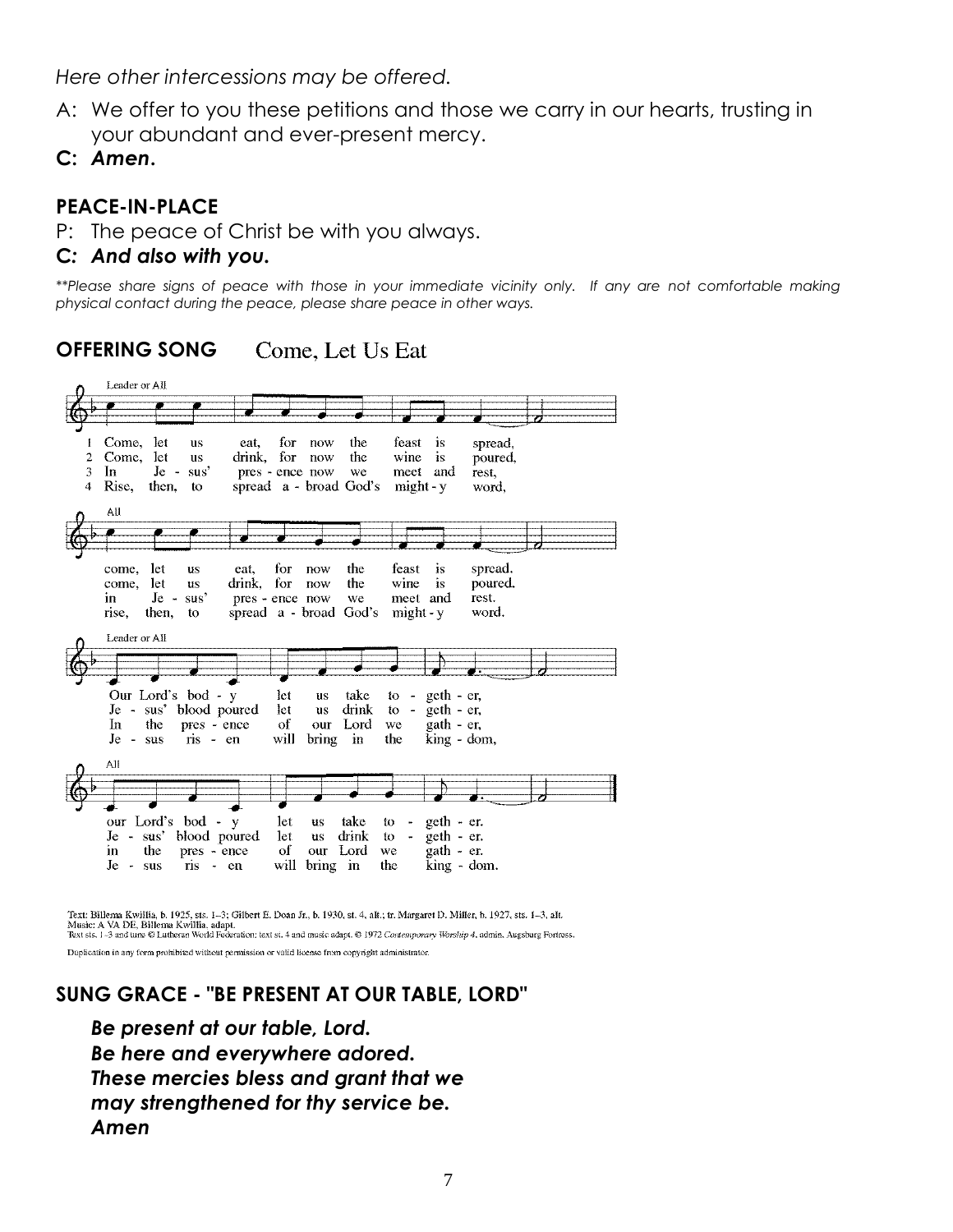#### **GREAT THANKSGIVING**

- P: The Lord be with you.
- **C:** *And also with you.*
- P: Lift up your hearts.
- **C:** *We lift them to the Lord.*
- P: Let us give thanks to the Lord our God.
- **C:** *It is right to give God thanks and praise.*

#### **SETTING THE TABLE**

P: Long ago the companions of Jesus went with him into Jerusalem. Among them were Thomas, a man given to grave doubts, Mary Magdalene, a woman who longed for a happy ending, Peter, who had trouble facing himself, and Judas, whose bitterness was growing day by day. Sensing danger everywhere, they listened anxiously as Jesus spoke about generosity, abundance, sorrow and love. In our times, we are still alert to danger, and as confused as they. Jesus can be as hard to understand now as then. We also waver and try to find a way out. Aware of our limits – and of Jesus' strength – we come to this table, knowing hard times are at hand and opening our hands to God, who gives us what we need here and now.

### **THANKSGIVING AT THE TABLE**

P: In the night in which he was betrayed, our Lord Jesus took bread, and gave thanks; broke it, and gave it to his disciples, saying: Take and eat; this is my body, given for you. Do this for the remembrance of me.

Again, after supper, he took the cup, gave thanks, and gave it for all to drink, saying: This cup is the new covenant in my blood, shed for you and for all people for the forgiveness of sin. Do this for the remembrance of me.

#### **LORD'S PRAYER**

- P: Gathered into one by the Holy Spirit, let us pray as Jesus taught us.
- **C:** *Our Father, who art in heaven,*

*hallowed be thy name,*

*thy kingdom come,*

 *thy will be done, on earth as it is in heaven. Give us this day our daily bread; and forgive us our trespasses, as we forgive those* 

 *who trespass against us; and lead us not into temptation, but deliver us from evil. For thine is the kingdom, and the power, and the glory, forever and ever. Amen.*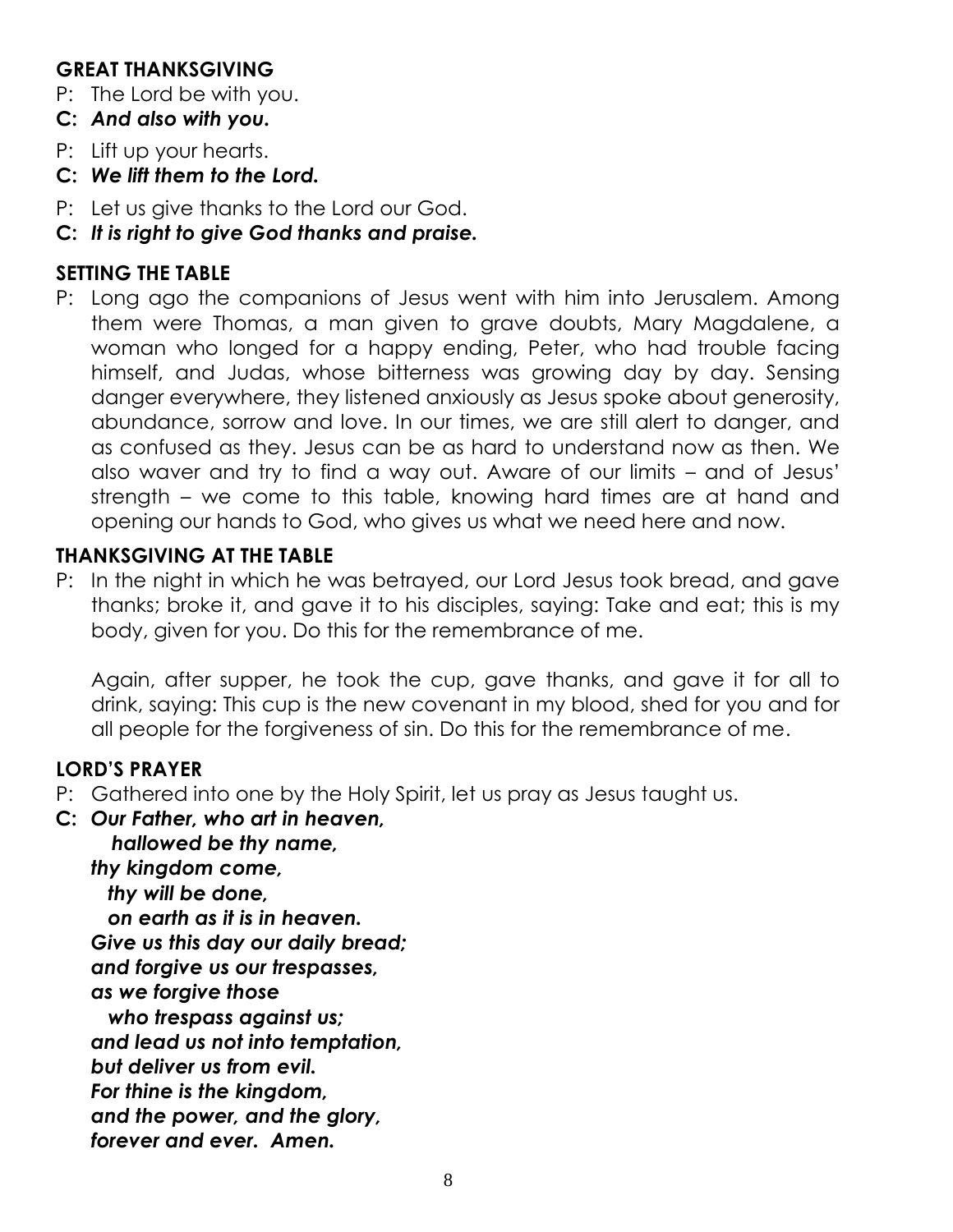# **PRAYER OF CONSECRATION**

- P: God our Maker, send your Spirit to pervade the bread we break. Let it bring the life we long for, and the love that we forsake. Bind us closer to each other, both forgiving and forgiven. Grant us grace in this, and all things, to discern the hand of heaven.
- **C:** *Amen.*

#### **INVITATION TO COMMUNION**

P: Come to the banquet, for all is now ready.

#### **COMMUNION**

#### **POST-COMMUNION BLESSING**

P: May the body and blood of our Lord Jesus Christ that you have received strengthen you and keep you in his grace.

**C:** *Amen.*

### **PRAYER OF THANKSGIVING**

P: In the end, as in the beginning, God is God: loved by us, wanted by us, praised by us, served by us, filling us with the gifts of the Spirit, making us whole for the good of the earth. For bread and wine, this place and time, thanks be to God. For the hope of peace on earth and the final song of joy, thanks be to God.

#### **C:** *Amen*

#### **STRIPPING OF THE ALTAR – PSALM 22**

<sup>1</sup>My God, my God, why have you forsaken me? Why are you so far from helping me, from the words of my groaning? <sup>2</sup>O my God, I cry by day, but you do not answer; and by night, but find no rest. <sup>3</sup>Yet you are holy, enthroned on the praises of Israel. <sup>4</sup>In you our ancestors trusted; they trusted, and you delivered them. <sup>5</sup>To you they cried, and were saved; in you they trusted, and were not put to shame. <sup>6</sup>But I am a worm, and not human; scorned by others, and despised by the people. <sup>7</sup>All who see me mock at me; they make mouths at me, they shake their heads; <sup>8</sup>"Commit your cause to the LORD; let him deliver let him rescue the one in whom he delights!" <sup>9</sup>Yet it was you who took me from the womb; you kept me safe on my mother's breast. 10On you I was cast from my birth,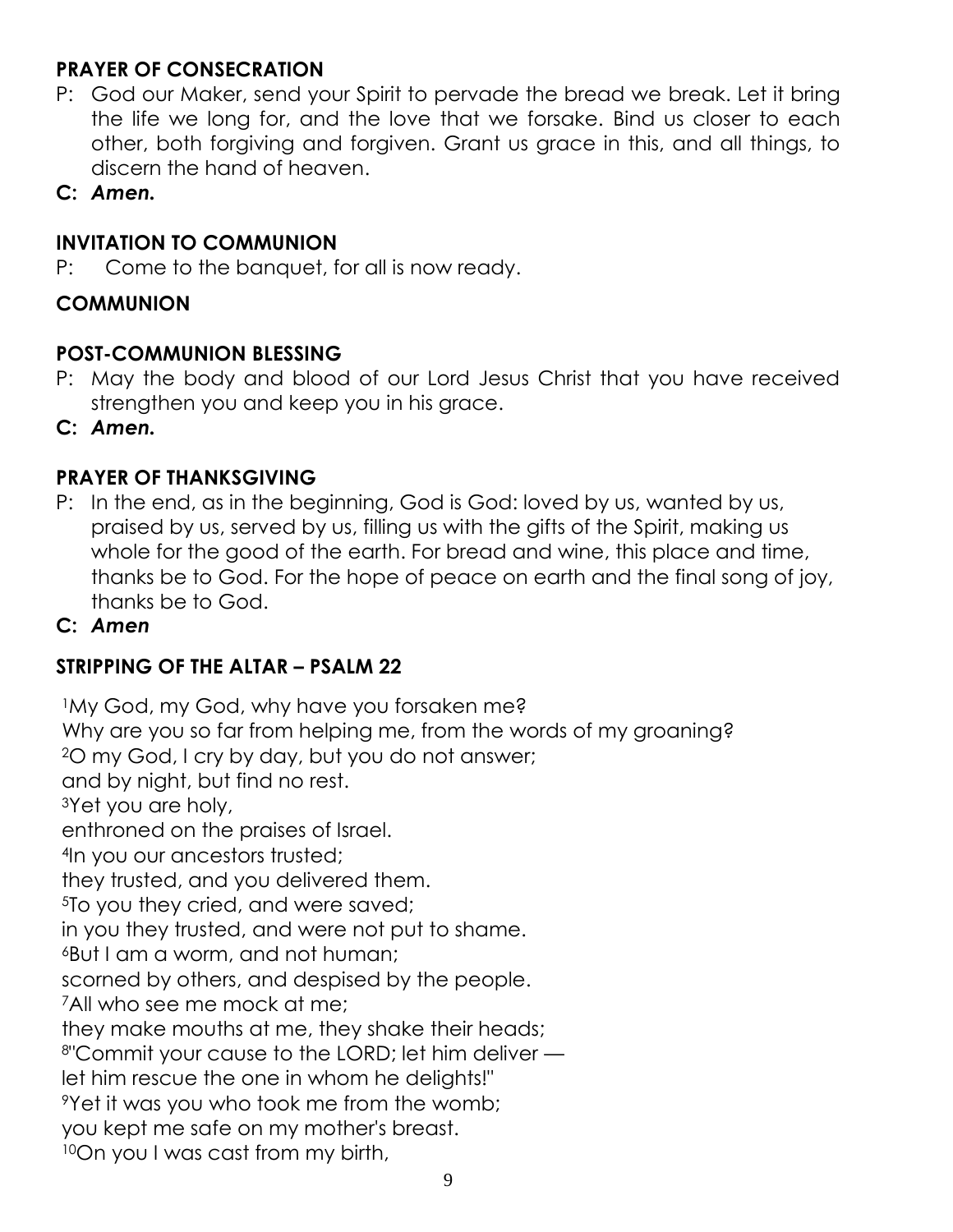and since my mother bore me you have been my God. <sup>11</sup>Do not be far from me, for trouble is near and there is no one to help. <sup>12</sup>Many bulls encircle me, strong bulls of Bashan surround me; <sup>13</sup>they open wide their mouths at me, like a ravening and roaring lion. <sup>14</sup>I am poured out like water, and all my bones are out of joint; my heart is like wax; it is melted within my breast; <sup>15</sup>my mouth is dried up like a potsherd, and my tongue sticks to my jaws; you lay me in the dust of death. <sup>16</sup>For dogs are all around me; a company of evildoers encircles me. My hands and feet have shriveled; <sup>17</sup>I can count all my bones. They stare and gloat over me; 18they divide my clothes among themselves, and for my clothing they cast lots. <sup>19</sup>But you, O LORD, do not be far away! O my help, come quickly to my aid! <sup>20</sup>Deliver my soul from the sword, my life from the power of the dog! <sup>21</sup>Save me from the mouth of the lion! From the horns of the wild oxen you have rescued me. <sup>22</sup>I will tell of your name to my brothers and sisters in the midst of the congregation I will praise you: <sup>23</sup>You who fear the LORD, praise him! All you offspring of Jacob, glorify him; stand in awe of him, all you offspring of Israel! <sup>24</sup>For he did not despise or abhor the affliction of the afflicted; he did not hide his face from me, but heard when I cried to him. <sup>25</sup>From you comes my praise in the great congregation; my vows I will pay before those who fear him. <sup>26</sup>The poor shall eat and be satisfied; those who seek him shall praise the LORD. May your hearts live forever! <sup>27</sup>All the ends of the earth shall remember and turn to the LORD;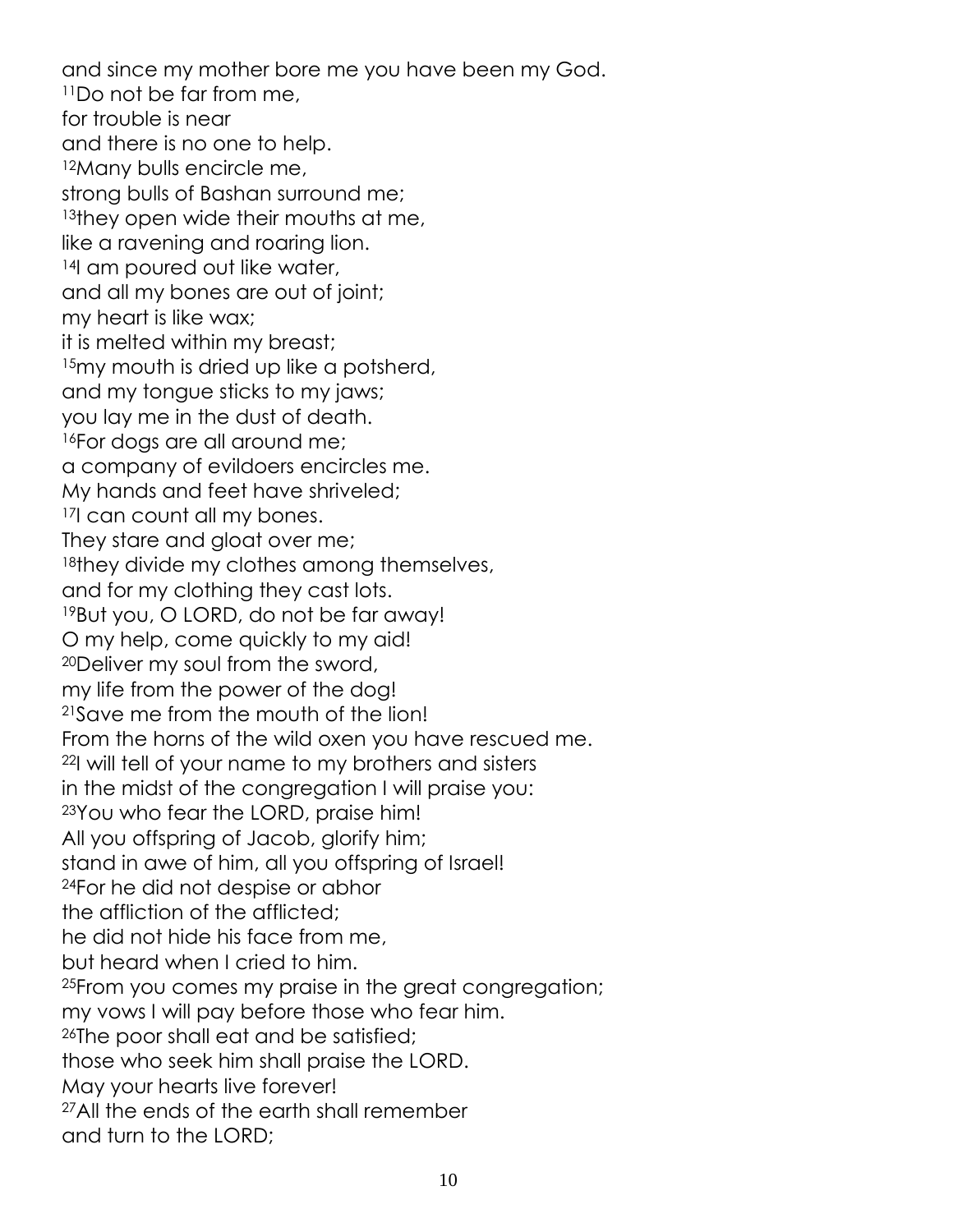and all the families of the nations shall worship before him. <sup>28</sup>For dominion belongs to the LORD, and he rules over the nations. <sup>29</sup>To him, indeed, shall all who sleep in the earth bow down; before him shall bow all who go down to the dust, and I shall live for him. <sup>30</sup>Posterity will serve him; future generations will be told about the LORD, <sup>31</sup> and proclaim his deliverance to a people yet unborn, saying that he has done it.

*The congregation departs in silence.*

\*\*\*\*\*\*\*\*\*\*\*\*\*\*\*\*\*\*\*\*\*\*\*\*\*\*\*\*\*\*\*\*\*\*\*\*\*\*\*\*\*\*\*\*\*\*\*\*\*\*\*\*\*\*\*\*\*\*\*\*\*\*\*\*\*\*\*\*\*\*\*\*\*\*\*\*\*\*\*\*\*\*\*\*\*\*\*\*\*\*\*\*\*\*\*\*\*\*\*\*\*\*\*\*\*\*\*\*\*\*\*\*\*\*\*\*\*\*\*\*\*\*\*\*\*\*\*\*\*\*\*

#### **WORSHIP ASSISTANTS – Maundy Thursday – April 14, 2022**

| Debbie Walker                                            |
|----------------------------------------------------------|
| (1st Lay Asst) Marilyn Gunn (2nd Lay Asst.) Becky Collie |
| <b>Becky Collie</b>                                      |
| <b>Will Radtke</b>                                       |
| Donna Combs                                              |
| Gordon Gunn                                              |
| Donna Combs & Marilyn Gunn                               |
| N/A                                                      |
| Donna Shaw                                               |
|                                                          |

*\*\*\*\*\*\*\*\*\*\*\*\*\*\*\*\*\*\*\*\*\*\*\*\*\*\*\*\*\*\*\*\*\*\*\*\*\*\*\*\*\*\*\*\*\*\*\*\*\*\*\*\*\*\*\*\*\*\*\*\*\*\*\*\*\*\*\*\*\*\*\*\*\*\*\*\*\*\*\*\*\*\*\*\*\*\*\*\*\*\*\*\*\*\*\*\*\**